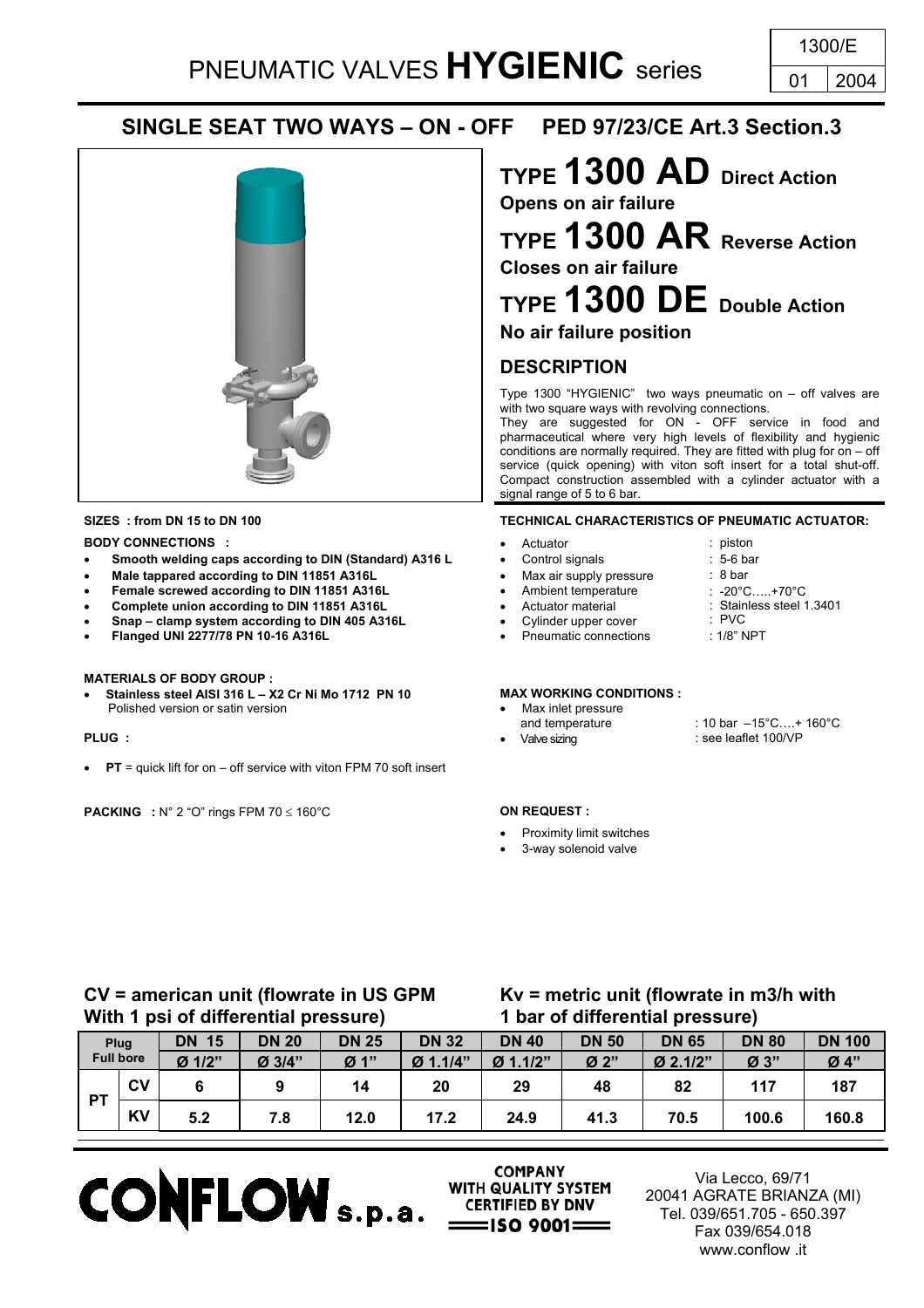### **Maximum permissible pressure drops in Kg/cm2 (fluid opens)**

|           | <b>TYPE OF FUNCTION</b>                 | <b>NORMALLY OPEN</b>                         | <b>NORMALLY CLOSED</b> | <b>DOUBLE ACTION</b> |  |  |  |  |  |  |
|-----------|-----------------------------------------|----------------------------------------------|------------------------|----------------------|--|--|--|--|--|--|
|           | Air Pressure (bar)                      | $5 - 6$                                      |                        |                      |  |  |  |  |  |  |
| <b>DN</b> | <b>CYLINDER</b><br><b>ACTUATOR SIZE</b> | Maximum permissible pressure drops in Kg/cm2 |                        |                      |  |  |  |  |  |  |
| 15        | 70                                      | 19                                           | 19                     | 19                   |  |  |  |  |  |  |
| 20        | 70                                      | 13                                           | 13                     | 13                   |  |  |  |  |  |  |
| 25        | 70                                      |                                              |                        |                      |  |  |  |  |  |  |
| 32        | 90                                      | 9                                            | 9                      | 9                    |  |  |  |  |  |  |
| 40        | 90                                      | 6                                            | 6                      | 6                    |  |  |  |  |  |  |
| 50        | 90                                      | 5.5                                          | 5.5                    | 5.5                  |  |  |  |  |  |  |
| 65        | 100                                     | 5.5                                          | 5.5                    | 5.5                  |  |  |  |  |  |  |
| 80        | 140                                     | 5                                            | 5                      | 5                    |  |  |  |  |  |  |
| 100       | 140                                     |                                              |                        |                      |  |  |  |  |  |  |

### **COMPONENT LIST AND MATERIALS**



### **DIMENSIONS (See leaflet DIMHY/I/E)**

Specifications given are only indicative and not binding for the manifacturer who reserve the right to carry-out any modifications deemed necessary without prior notice.